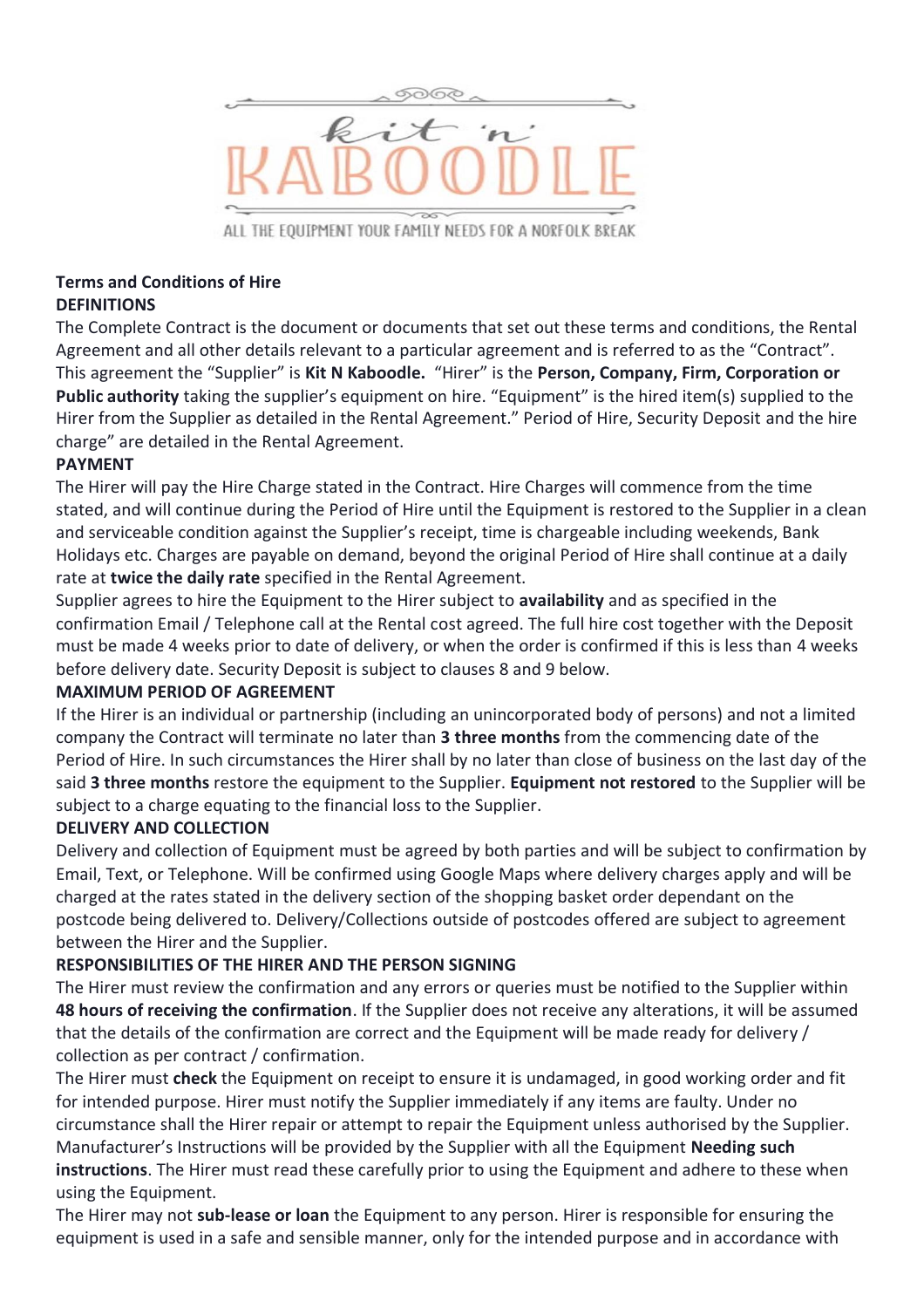the manufacturer's instructions. The Hirer must return or have collected the Equipment at the agreed time and place stated above unless alternative arrangements are agreed with the Supplier during the Period of Hire. Returning the Equipment by courier or other means, the risk of loss or damage in transit will be the Hirer's.

# **SECURITY DEPOSIT (IF APPLIED)**

Provided the Equipment is returned to or collected by the Supplier on the last date of the Period of Hire, as agreed between the Supplier and the Hirer, clean and in the same condition as the Hirer received them, the Supplier shall return the Security Deposit to the Hirer in full.

# **NON RETURNED, DAMAGED, OR LATE RETURN OF EQUIPMENT**

The Hirer accepts full responsibility for the care and safekeeping of the Equipment during the Period of Hire. Equipment is **not returned clean and in the condition** in which it was hired, the Supplier **reserves the right to retain par**t or all of the Security Deposit paid by the Hirer.

If receipt of the Equipment is **later** than the agreed return date, the Hirer will be entitled to retain part or all of the Security Deposit paid by the Hirer.

If the Equipment is **lost, damaged beyond economic repair, or stolen**, then the Hirer shall pay to the Supplier on demand, **the full replacement cost** of the Equipment and the Supplier is entitled to retain all or part of the Security Deposit towards such replacement cost.

#### **7. Refunds and Cancellation Policy.**

In the event that you need to cancel your holiday we will refund your equipment rental charge (deducting any delivery fees that have already been paid) on the following basis:

- a) Cancellation notified up to 2 weeks before the rental start date: 100%
- b) Cancellation notified between 14 and 2 days before the rental start date: 50%
- c) Cancellation within 48 hours of the rental start date: 0%

### **OWNERSHIP**

Equipment remains the property of Kit N Kaboodle at all times.

#### **CONSEQUENTIAL LOSS**

Subject to the provisions of the Unfair Contract Terms Act 1977 (as amended) the Supplier is not responsible for any direct or indirect damage, injury, loss, claim, cost or expenses (including inconsequential loss) incurred by the Hirer or any other person arising out of the Hirer's, or any other persons use of the Equipment.

#### **COSTS, EXPENSES AND INTEREST**

Any additional expense incurred by the Supplier in the recovery of the Equipment or any fees or expenses payable by the Hirer under this contract shall be payable in full by the Hirer with interest from the date incurred or due until payment at a daily rate equivalent to 4% above the Base Rate of the Bank of England over the equivalent period. Payment of any lesser sum that the amount due shall not discharge the Hirers obligations under this agreement.

All of our equipment is maintained to a high standard, is stored in a clean environment and is thoroughly inspected before each hire as well as being thoroughly cleaned and serviced after every use. However, some of our customers may be on holiday with their pets so please take care to tell us if your child suffers from any allergy associated with domestic animals.

From time to time, and for reasons beyond our control, it may be necessary to supply you with different equipment from that specified in our product range. However, if this occurs the equipment supplied will be of at least equal or higher specification

#### **CONTINUING CONTRACT**

If the Hirer wishes to **extend** the period of the hire. They must inform the supplier **24hrs** before the end of the contract period.

Should any item in this Contract be held to be invalid, such invalidation will not affect the validity of the remaining items.

#### **BREACH OF CONTRACT**

The Supplier shall be entitled at any time, if the Hirer is in breach of Contract, to terminate this Contract